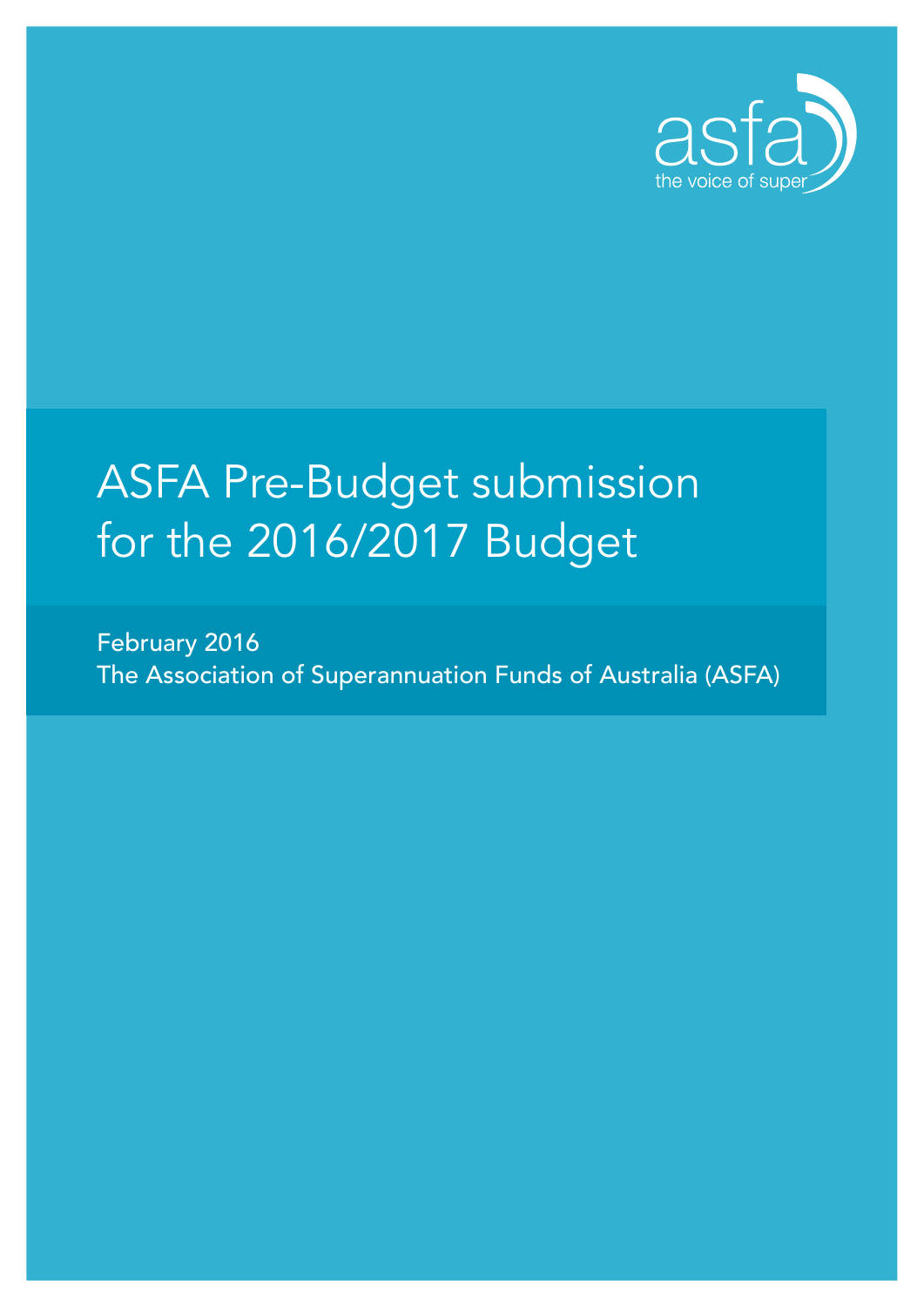The Association of Superannuation Funds of Australia Limited (ASFA)

Level 11, 77 Castlereagh Street Sydney NSW 2000

PO Box 1485 Sydney NSW 1005 T +61 2 9264 9300 T 1800 812 798 (outside Sydney) F 1300 926 484 W www.superannuation.asn.au

ABN 29 002 786 290 ACN 002 786 290

#### **About ASFA**

ASFA is a non-profit, non-political national organisation whose mission is to continuously improve the superannuation system so people can live in retirement with increasing prosperity. We focus on the issues that affect the entire superannuation system. Our membership, which includes corporate, public sector, industry and retail superannuation funds, plus self-managed superannuation funds and small APRA funds through its service provider membership, represent over 90 per cent of the 14 million Australians with superannuation.

*February 2016 v1.0*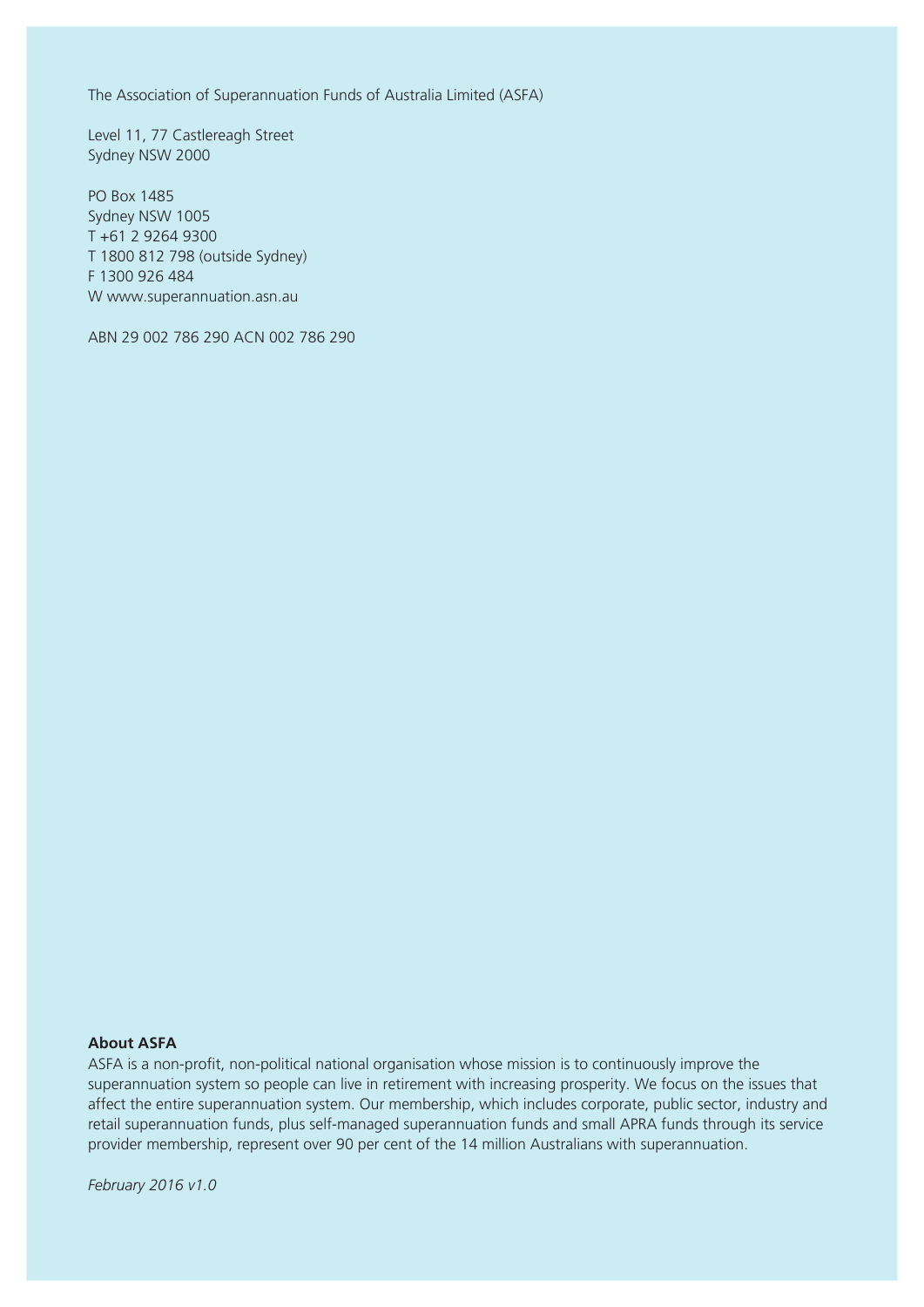# **Executive** summary

Superannuation plays a crucial role in coping with Australia's ageing population. It is the primary retirement savings vehicle, and for most households it represents the most significant asset aside from the family home. It is central to the Australian Government's fiscal sustainability not just for the Budget forecast period but for the Budget 40 years from now.

Superannuation is a major part of Australia's three pillar retirement income system—with the Age Pension as the first pillar, and with compulsory and voluntary superannuation savings as the second and third pillars. These interconnected pillars have improved income adequacy and dignity in retirement and have played a key role in the strength of Australia's retirement income system.

Tax concessions for voluntary contributions and for income streams in retirement play crucial roles in both the accumulation of retirement savings and during the retirement phase in ensuring adequacy of retirement incomes and reducing calls on the Federal Budget. Over 10 per cent of employer contributions are salary sacrificed and almost all of the around \$45 billion a year of personal contributions are attracted by the tax concessions for investment earnings within superannuation funds.

ASFA considers that there is no need for significant changes to policy settings for superannuation or the retirement income system more broadly. Superannuation plays a unique and central role for Australians in their retirement and is part of the fabric of Australian society. It is the envy of both developed and developing countries, with high coverage rates across the labour force, and it also plays a leading part in addressing the consequences of underinsurance through providing group insurance.

Superannuation funds under management have grown from \$140 billion in 1992 to \$2 trillion today. As a result, Australia is better prepared to deal with an ageing population than most, if not all, developed countries. This is particularly important given the projected doubling of aged care and health care costs between now and 2054/2055.

Despite the system not yet reaching full maturity, the cost to the Age Pension in the Federal Budget is already being substantially reduced by \$7 billion per year, with this amount growing as average retirement balances increase. In particular, an Australian's reliance on the full pension has fallen from 44 per cent in 2000 to 25 per cent in 2013, while self-funded retirees has risen from 22 per cent to 32 per cent over the same time period.

The public pension system currently costs around 3 per cent of gross domestic product (GDP) compared to an Organisation for Economic Co-operation and Development (OECD) average of 6.3 per cent.

Superannuation is also providing a fiscal buffer against the growing cost to the government of health and aged care costs. Superannuation's role in reducing these costs to the Budget will become more substantial as the population ages. It is important that these benefits are considered on the context of policy settings affecting budgets 40 years from now.

We are consistently ranked by the *Melbourne Mercer Global Pension Index* and by the OECD as one of the best retirement income systems in the world in terms of adequacy, sustainability and integrity.

The impact on the Australian economy is overwhelmingly positive. Australia's savings rate has increased as a result of the introduction of compulsory superannuation, providing a domestic pool of capital, thereby reducing reliance on international capital markets and lowering the cost of investment. The investments Australians hold are now more diversified through the professional management of savings in superannuation.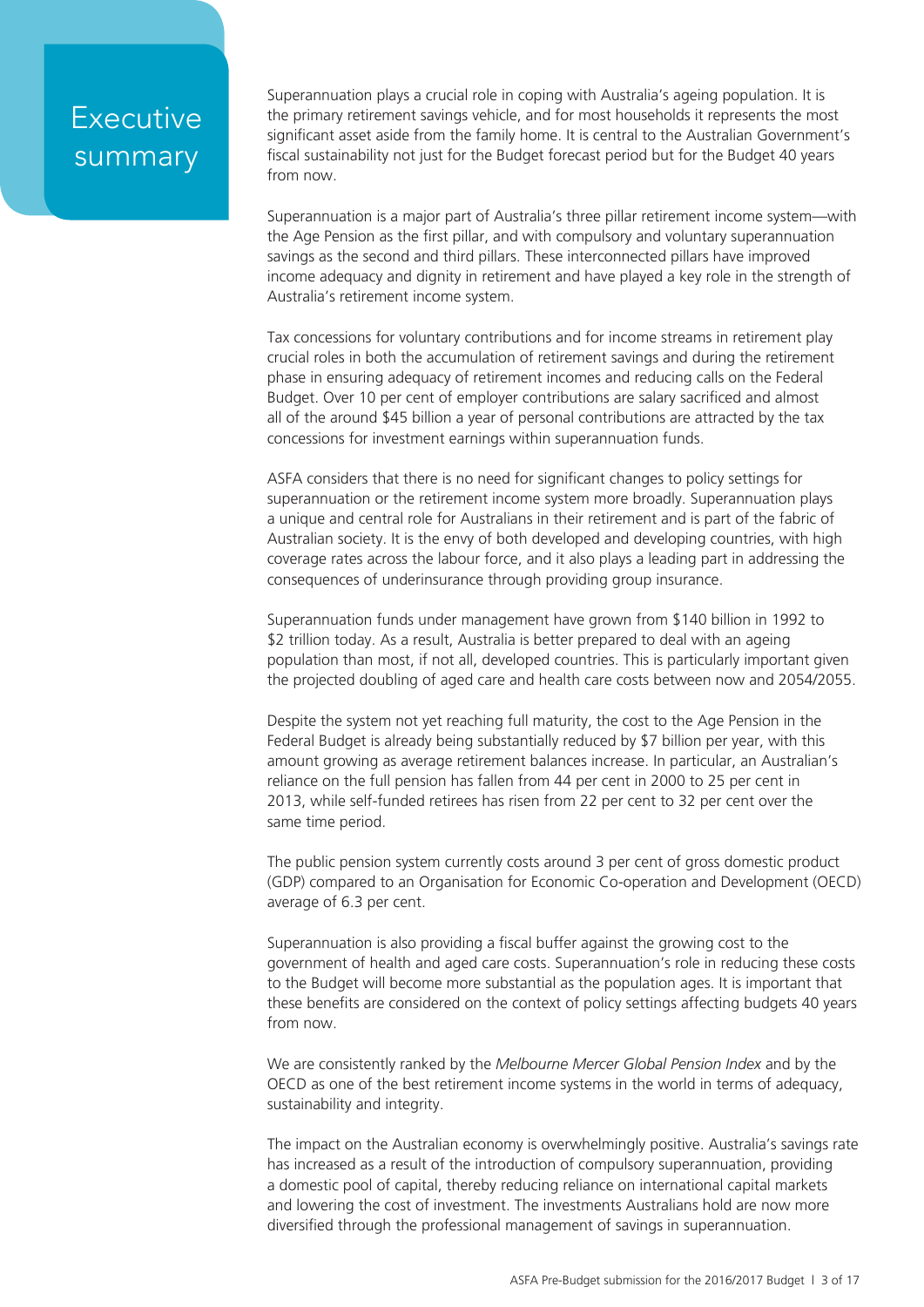The Financial System Inquiry (FSI) identified the objective of the system, stating its purpose is "To provide income in retirement to substitute or supplement the Age Pension".

In this regard, superannuation is boosting incomes and providing a lifestyle in retirement that is better than that which can be sustained on the Age Pension alone. To live comfortably, the minimum a couple needs is \$58,915 per year (as at the September quarter 2015), and the Age Pension alone does not deliver anything near this.

Without compulsory superannuation, around 50 per cent of couples and over 70 per cent of single persons would have incomes in retirement no greater than a \$1,000 or so a year in addition to the Age Pension.

With compulsory superannuation, a single person who is on average earnings of \$70,000 per year will retire with around \$425,000 in today's dollars, and have an income in retirement that would be nearly 90 per cent higher than the Age Pension only.

The superannuation system is working well: it is reducing the cost of the Age Pension; reducing the cost of health and aged care for the government through enabling retirees to maintain private health insurance and pay contributions towards the cost of health and aged care; and delivering better lifestyles in retirement for many Australians than that afforded by the Age Pension.

While in the context of the broader tax reform conversation, ASFA has discussed the importance of ensuring equity, adequacy and sustainability in the system with the need to consider policies such as a \$2.5 million cap, lifetime concessional and non-concessional contributions caps, the following submission focusing on policy changes required to address immediate challenges.

These challenges include the need to assist with achieving greater adequacy of retirement incomes for those impacted by broken work patterns, such as women who retire on half the amount of superannuation as men.

The submission also outlines the need to enhance adequacy through the current enforcement of the Superannuation Guarantee (SG), arrangements to deal with unpaid obligations when an employer becomes insolvent, and reuniting lost and unclaimed superannuation balances with account holders. In addition, ensuring the system is sustainable through ongoing funding of the SuperStream Network Gateway Governance and the timely consideration of complaints by the Superannuation Complaints Tribunal (SCT).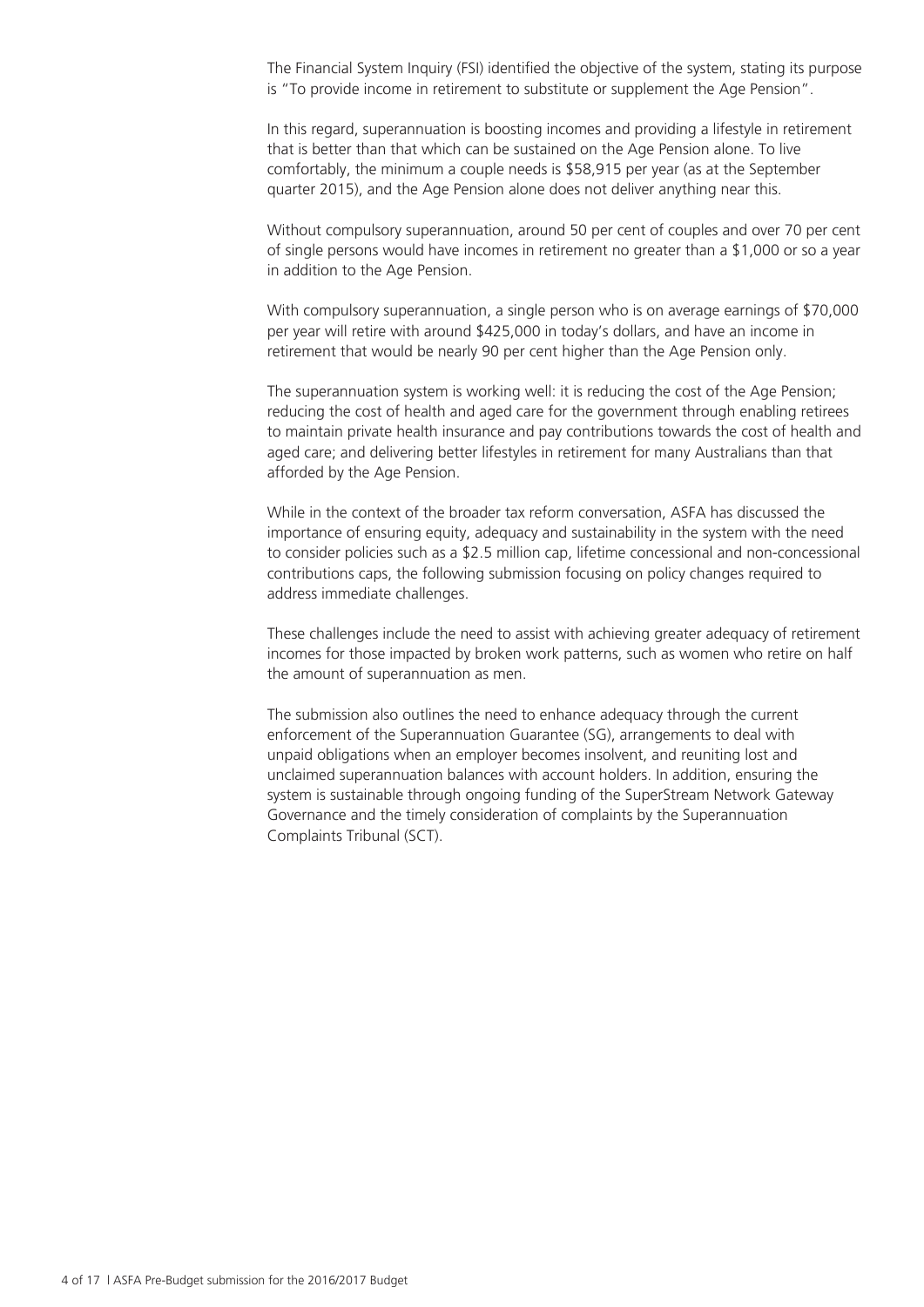## Summary of key recommendations

In situations where income is replaced as a result of a workplace or legislative entitlement to receive a salary or wage, such as paid parental leave, salary continuance payments or worker's compensation, it would be consistent, and appropriate, if the SG were to apply to such payments.

### **Recommendation 1:**

ASFA recommends that the Superannuation Guarantee should apply with respect to all substantive income replacement payments.

The annual concessional contribution cap can be overly restrictive for members who are attempting to 'catch-up' by making additional superannuation contributions when their circumstances permit.

### **Recommendation 2:**

ASFA recommends that the annual concessional contribution caps be amended to enable people with broken working patterns to be able to catch-up their concessional superannuation contributions.

The superannuation system needs to reflect and cater for the reality of the gender pay gap between women and men, and for those with low incomes more generally.

#### **Recommendation 3:**

ASFA recommends that the Low Income Super Contribution (LISC) scheme should be retained permanently.

The existence of the \$450 per month threshold for the payment of SG penalises low income earners, those who are permanent part-timers and those with multiple jobs, who receive little or no SG contributions.

### **Recommendation 4:**

ASFA recommends removing the \$450 a month threshold for the Superannuation Guarantee.

ASFA considers that the SCT be provided with sufficient resources to permit the timely consideration of complaints, including dealing with any current backlog of complaints.

### **Recommendation 5:**

ASFA recommends that:

a) the amount of funding allocated to the SCT from the ASIC component of the 2016/2017 supervisory levy should be separately identified

b) Treasury and ASIC should urgently review the SCT's funding needs to ensure it is adequately resourced to address its workload and meet its statutory objectives.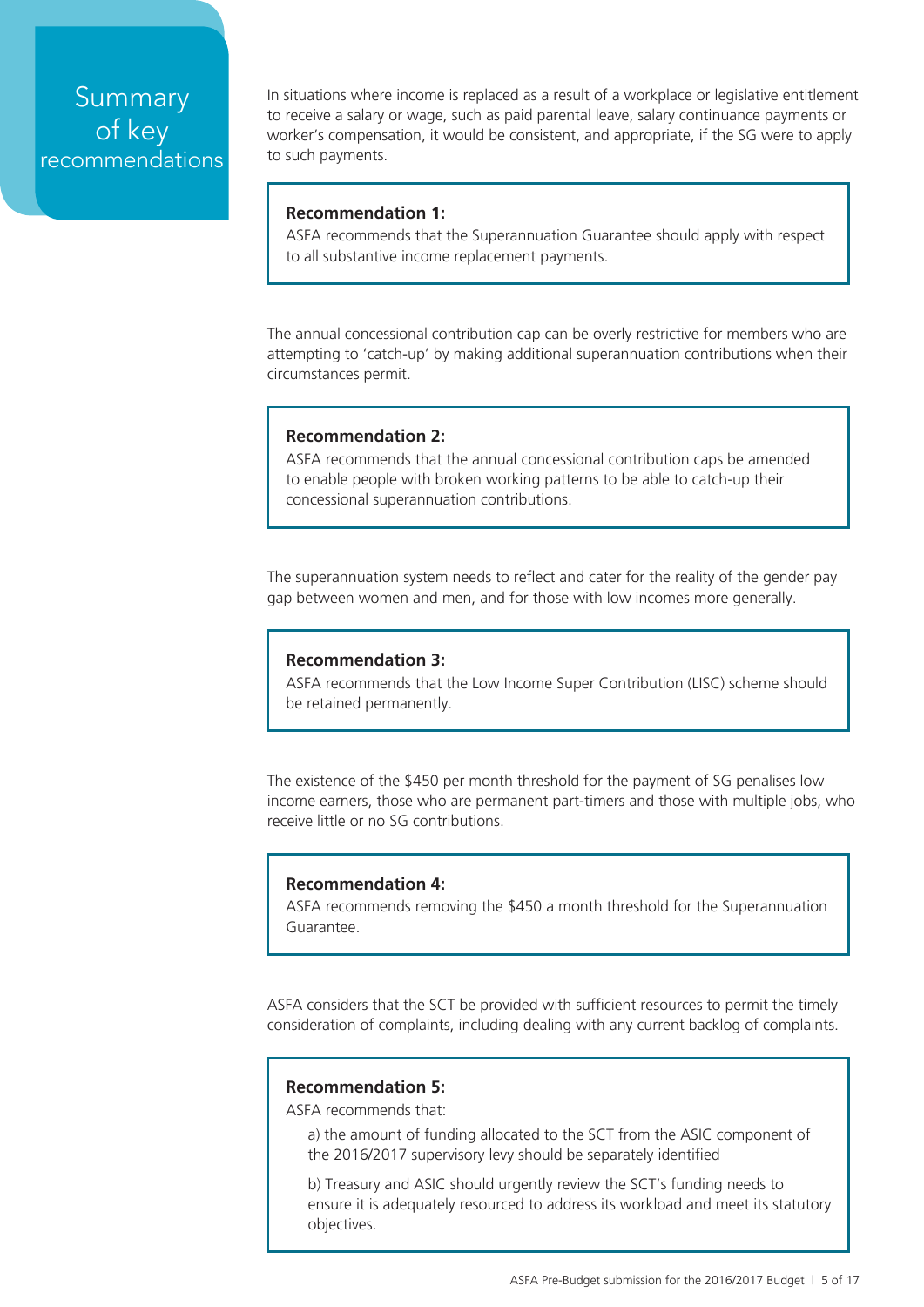Given recent changes to superannuation reporting requirements that have enhanced the Commissioner's information about superannuation accounts, ASFA considers that the Australian Taxation Office (ATO) should be empowered to initiate the repatriation of lost member accounts rather than just respond to member requests. Such a change would be consistent with the policy objective of reducing the number of unnecessary accounts within the superannuation system.

#### **Recommendation 6:**

ASFA recommends that priority be given to amending the *Superannuation (Unclaimed Money and Lost Members) Act 1999* so as to permit the Commissioner of Taxation to pay unclaimed money to a complying superannuation plan where the Commissioner is satisfied as to the identity of the lost member account owner and that the person holds an account in the proposed destination fund.

While interest will be paid at the Consumer Price Index (CPI) rate on amounts held by the ATO, for a member invested in a fund's default investment option, based on long term average investment returns, it is probable that for account balances greater than \$2,000 the member would be significantly better off financially were the account balance to remain invested with the fund.

#### **Recommendation 7:**

ASFA recommends that the further increase in the threshold to \$6,000, at which small lost and inactive accounts are transferred to the ATO, not be put into effect.

The Australian National Audit Office (ANAO) has found that audits undertaken by the ATO have a success rate in excess of 70 per cent in identifying SG obligations.

The ANAO has also noted that most of the compliance resources of the ATO's Superannuation Business Line are dedicated to addressing employee notifications of potential SG non-compliance. While some audits are conducted by the Superannuation Business Line, the number is small.

#### **Recommendation 8:**

ASFA recommends that the Australian Taxation Office be provided with an additional \$10 million a year to conduct Superannuation Guarantee audits of businesses.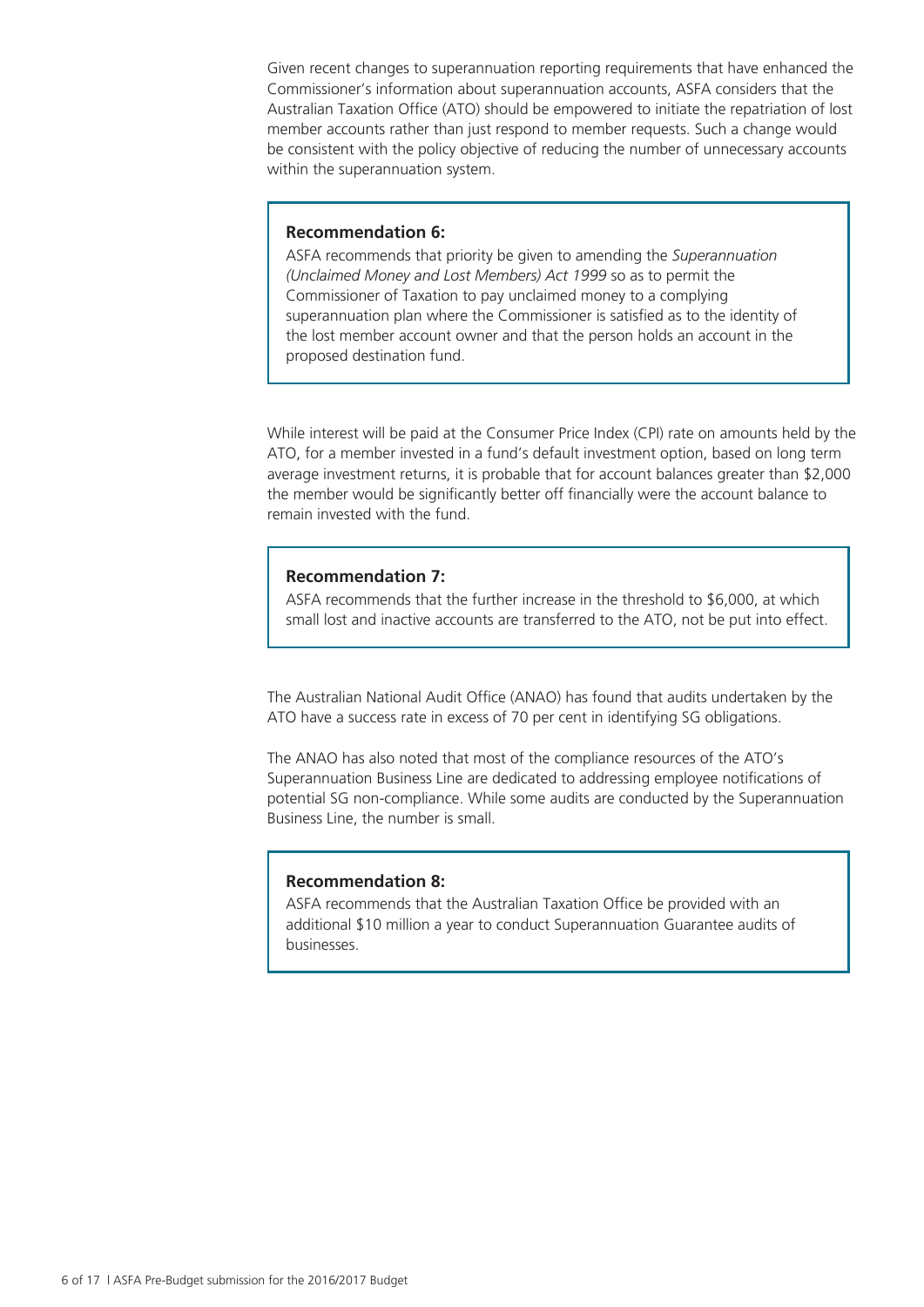The treatment of unpaid superannuation in the case of an employer insolvency or bankruptcy is currently subject to a complex combination of legislative provisions.

In ASFA's view, there is merit in reviewing the treatment of unpaid SG entitlements in insolvency or bankruptcy, with the objective of considering how to achieve the maximum possible recovery on behalf of affected employees. ASFA estimates that it would cost around \$150 million per year to include unpaid SG in the Fair Entitlements Guarantee administered by the Australian Government, with around 55,000 individuals affected.

#### **Recommendation 9:**

ASFA recommends that unpaid SG entitlements be included in the definition of unpaid employment entitlements for the purposes of the Fair Entitlements Guarantee.

Since 2014, the ATO has been governing the SuperStream gateway network. The responsibility for this is scheduled to move to the private sector in 2016.

Given the number of APRA-regulated superannuation funds and SMSFs involved, ASFA considers that a redistribution of the existing supervisory levies paid by APRA-regulated funds and SMSF to funding for a Gateway Network Governance Body presents the most practical, transparent, cost effective and least disruptive collection mechanism for supporting this change.

#### **Recommendation 10:**

ASFA recommends that that funding for an industry-run Gateway Network Governance Body be provided out of supervisory levies paid by APRA-regulated funds and SMSFs for 2016/2017 and subsequent years.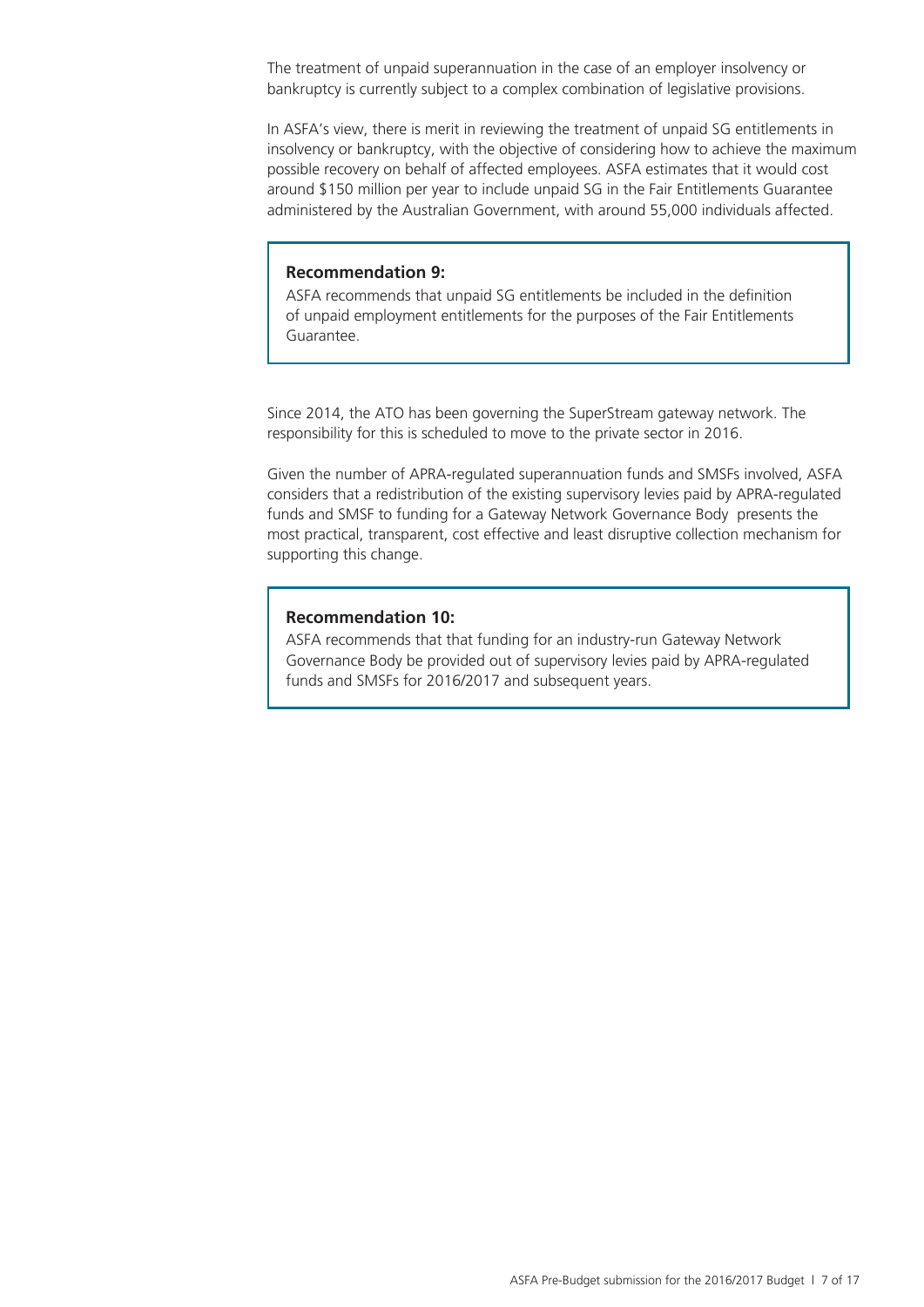# Improving the adequacy of the system

ASFA believes that retirement income policy should be designed to ensure that as many people as reasonably possible have an adequate income in retirement. Retirement savings adequacy continues to be a concern for many Australians. While account balances are growing as the superannuation system matures, many people will still retire with inadequate superannuation savings to fund the lifestyle they want in retirement. Most people retiring in the next few years will rely substantially on the Age Pension to fund their retirement as they have inadequate superannuation savings. However, as the compulsory system matures more individuals will retire with significant superannuation balances. This will both decrease reliance on the Age Pension and increase overall retirement income.

Adequacy of retirement savings and retirement income is a particularly big issue for women. Women on average tend to live longer in retirement than men but often retire with less retirement savings than men. Women still lag substantially when it comes to average account balances at all ages. Not increasing the SG to 12 per cent would tend to reinforce the gender gap, as women on average tend to rely more on SG contributions than do men, who are more likely to make voluntary contributions to superannuation.

Already, the superannuation system is delivering substantial benefits to retirees and the proportion of retirees with significant superannuation balances will increase in the future as the system matures. This will both lift the living standards of retirees and decrease the cost to government of providing Age Pensions.

As shown by Table 1, average superannuation balances have already reached significant levels. The median figures (where 50 per cent of the group have a balance below the figure and 50 per cent have more) are lower but are substantial.

|            | 2014         |                                   |               |  |  |  |  |
|------------|--------------|-----------------------------------|---------------|--|--|--|--|
|            |              | Super balance of those with super |               |  |  |  |  |
|            | % with super | <b>Mean</b>                       | <b>Median</b> |  |  |  |  |
| <b>Men</b> |              |                                   |               |  |  |  |  |
| $15 - 19$  | 31.5         | \$1,640                           | \$1,000       |  |  |  |  |
| 20-24      | 83.2         | \$8,869                           | \$4,800       |  |  |  |  |
| 25-34      | 91.7         | \$34,657                          | \$24,783      |  |  |  |  |
| 35-44      | 93.1         | \$99,932                          | \$61,571      |  |  |  |  |
| 45-54      | 94.0         | \$188,468                         | \$114,749     |  |  |  |  |
| 55-64      | 90.0         | \$315,430                         | \$180,000     |  |  |  |  |
| $65+$      | 77.2         | \$405,685                         | \$200,000     |  |  |  |  |
| Total      | 84.3         | \$129,879                         | \$50,000      |  |  |  |  |
| Women      |              |                                   |               |  |  |  |  |
| $15 - 19$  | 32.2         | \$1,405                           | \$520         |  |  |  |  |
| 20-24      | 83.7         | \$6,399                           | \$4,000       |  |  |  |  |
| 25-34      | 83.5         | \$27,643                          | \$18,000      |  |  |  |  |
| 35-44      | 89.6         | \$58,890                          | \$35,052      |  |  |  |  |
| 45-54      | 88.8         | \$118,608                         | \$65,000      |  |  |  |  |
| 55-64      | 87.5         | \$172,094                         | \$87,000      |  |  |  |  |
| $65+$      | 53.1         | \$238,748                         | \$93,000      |  |  |  |  |
| Total      | 80.1         | \$75,248                          | \$30,000      |  |  |  |  |

### **Table 1: Superannuation balances and coverage by age and gender**

*Source: Superannuation account balances by age and gender, ASFA.*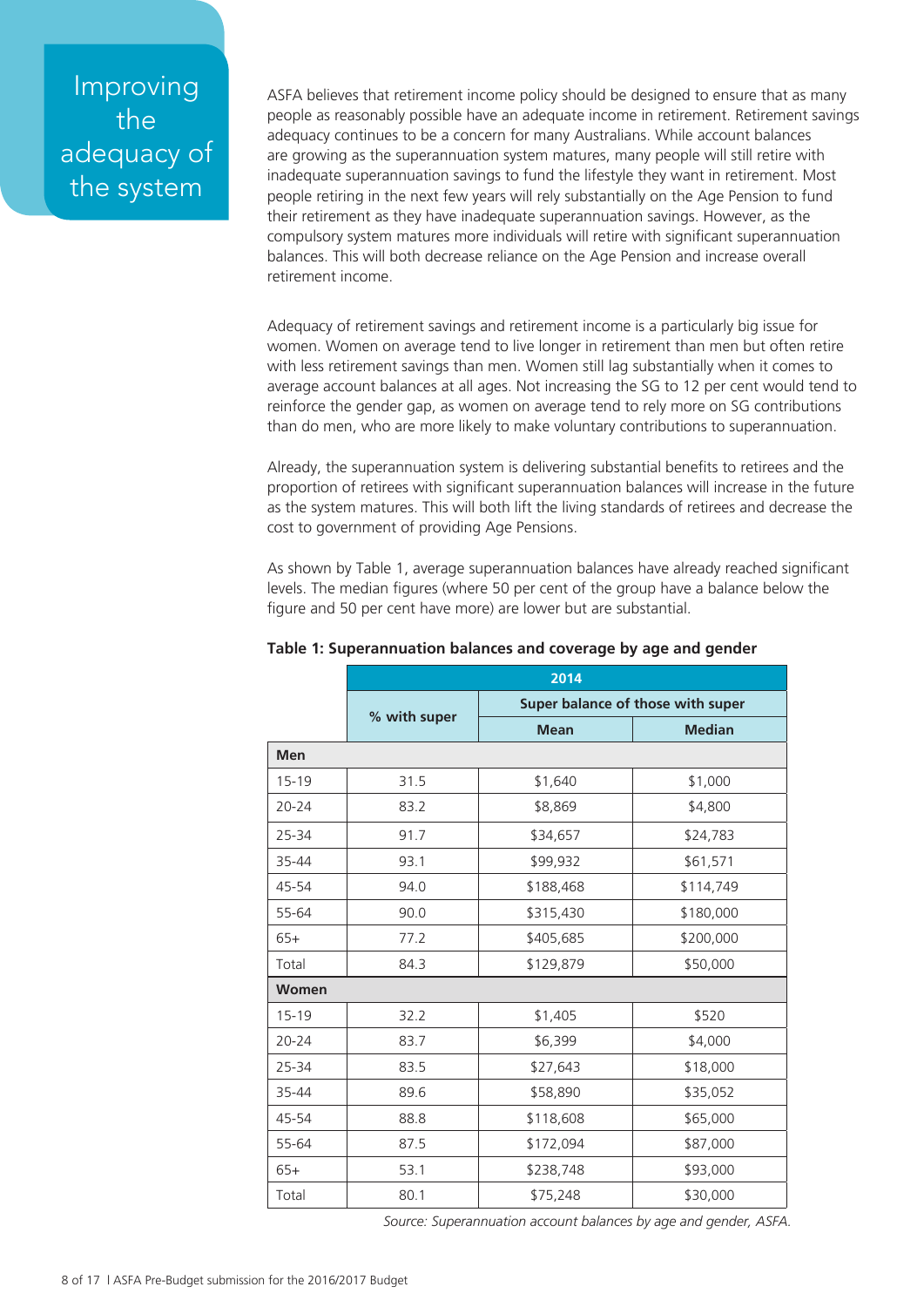As shown by Table 2, also drawn from the *Household, Income and Labour Dynamics in Australia (HILDA) Survey*, the superannuation balances of those recently retired have reached a level where a substantial proportion of recent retirees are solely or substantially self funded.

|            |              | Super balance of those with super |               |  |  |
|------------|--------------|-----------------------------------|---------------|--|--|
|            | % with super | <b>Mean</b>                       | <b>Median</b> |  |  |
| <b>Men</b> |              |                                   |               |  |  |
| <60        | $*66.4$      | \$249,324                         | \$150,000     |  |  |
| 60-64      | $*79.3$      | \$450,748                         | \$480,000     |  |  |
| 65-69      | 67.9         | \$345,758                         | \$200,000     |  |  |
| $70+$      | 47.2         | \$424,423                         | \$420,000     |  |  |
| Total      | 66.0         | \$381,984                         | \$300,000     |  |  |
| Women      |              |                                   |               |  |  |
| < 60       | 70.3         | \$252,046                         | \$125,000     |  |  |
| 60-64      | 69.4         | \$432,838                         | \$250,000     |  |  |
| 65-69      | 41.0         | \$369,099                         | \$250,000     |  |  |
| $70+$      | 58.6         | \$549,637                         | \$200,000     |  |  |
| Total      | 60.1         | \$367,707                         | \$200,000     |  |  |

**Table 2: Superannuation coverage and balances of recent retirees**

As a result of the increasing maturity of the compulsory superannuation system and individuals making voluntary contributions supported by tax concessions, average retirement incomes are projected to rise with less reliance on the Age Pension in both relative and absolute terms.



**Average retirement income at Age Pension eligibility age (in today's dollars)**

As indicated by Table 3, superannuation savings are not being dissipated at the time of retirement. Individuals with substantial superannuation balances roll them over into retirement income streams of some sort.

| Table 3: Use of super balance at retirement |  |  |  |  |
|---------------------------------------------|--|--|--|--|
|---------------------------------------------|--|--|--|--|

|                           | <b>Assets \$billion (2013-14)</b> | <b>Number of members</b> |
|---------------------------|-----------------------------------|--------------------------|
| Lump sums                 |                                   | 224,000                  |
| Phased drawdown rollovers | 46                                | 156,000                  |
| Total                     | 55                                | 381,000                  |

*Source: Rice Warner.*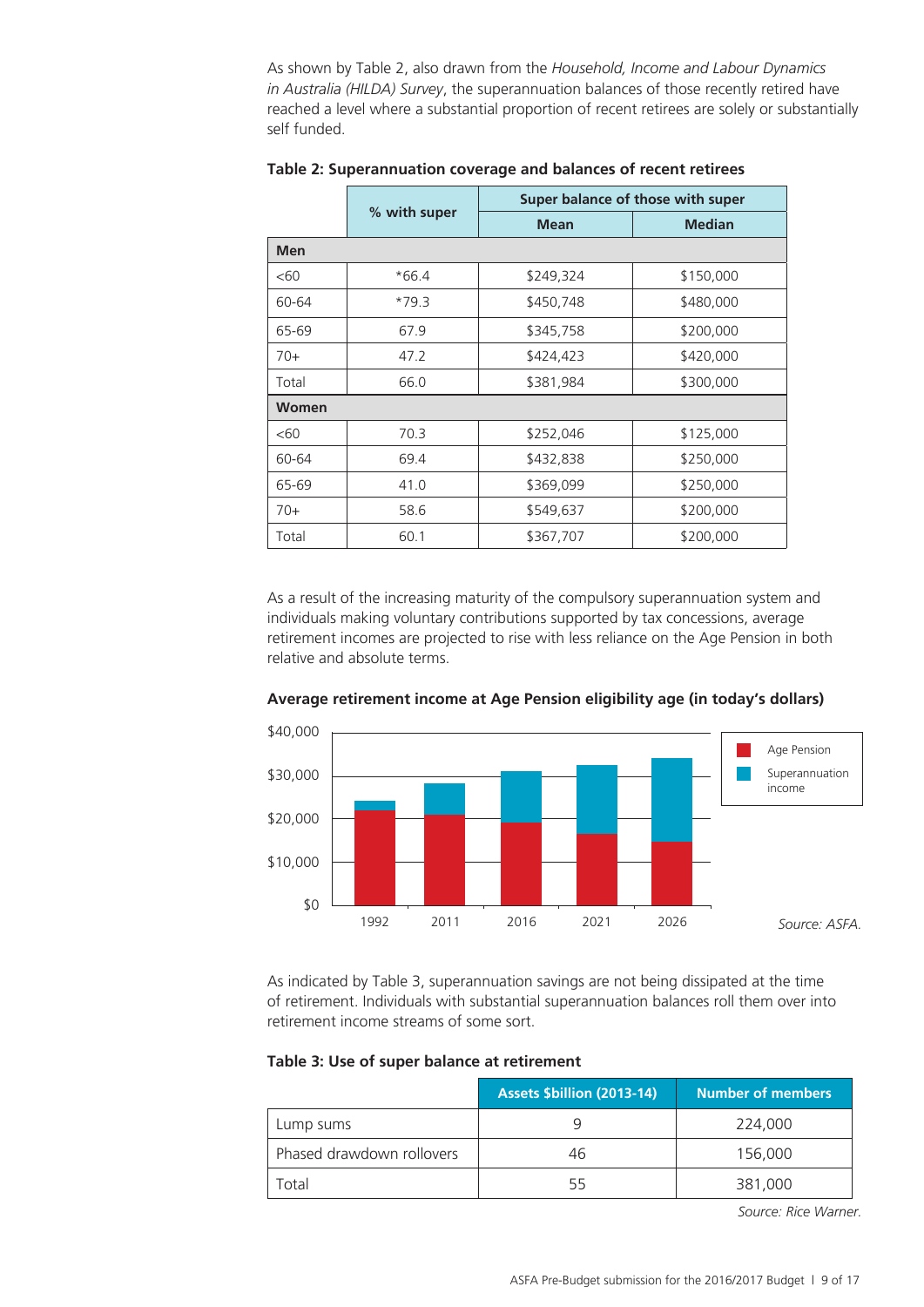While considerable progress has been made in regard to improving the adequacy of retirement incomes, there are a number of further measures that can be taken to improve the retirement income adequacy of those who for a variety of reasons have low superannuation balances.

A number of these measures were set out in the ASFA Submission to the Senate Economics Committee inquiry into the economic security of women in retirement. The main recommendations are set out below.

### Make Superannuation Guarantee payable on income replacement payments (parental leave/salary continuance/ workers' compensation)

In situations where income is replaced as a result of a workplace or legislative entitlement to receive a salary or wage, such as paid parental leave, salary continuance payments or worker's compensation, it would be consistent, and appropriate, if the SG were to apply to such payments.

### **Recommendation 1:**

ASFA recommends that the Superannuation Guarantee should apply with respect to all substantive income replacement payments.

### Amend annual concessional contributions caps

The annual concessional contribution cap can be overly restrictive for members who are attempting to catch-up by making additional superannuation contributions when their circumstances permit.

Options for ameliorating the restrictions imposed by the annual concessional contribution cap include:

- 1. a lifetime cap on concessional contributions
- 2. a permanent higher annual concessional contributions cap (one and a half or two times the annual contributions cap) for those aged 50 or more (regardless of their superannuation balance). The Henry Review recommended twice the annual contributions cap for those over 50 years of age
- 3. a permanent higher annual concessional contributions cap for those aged 50 years and over who have a small superannuation balance (under a prescribed amount). By way of a hypothetical example, for the 2015/2016 year a person aged 50 with total superannuation balances of less than \$500,000 could have a concessional contribution cap of \$50,000.

### **Recommendation 2:**

ASFA recommends that the annual concessional contribution caps be amended to enable people with broken working patterns to be able to catch-up their concessional superannuation contributions.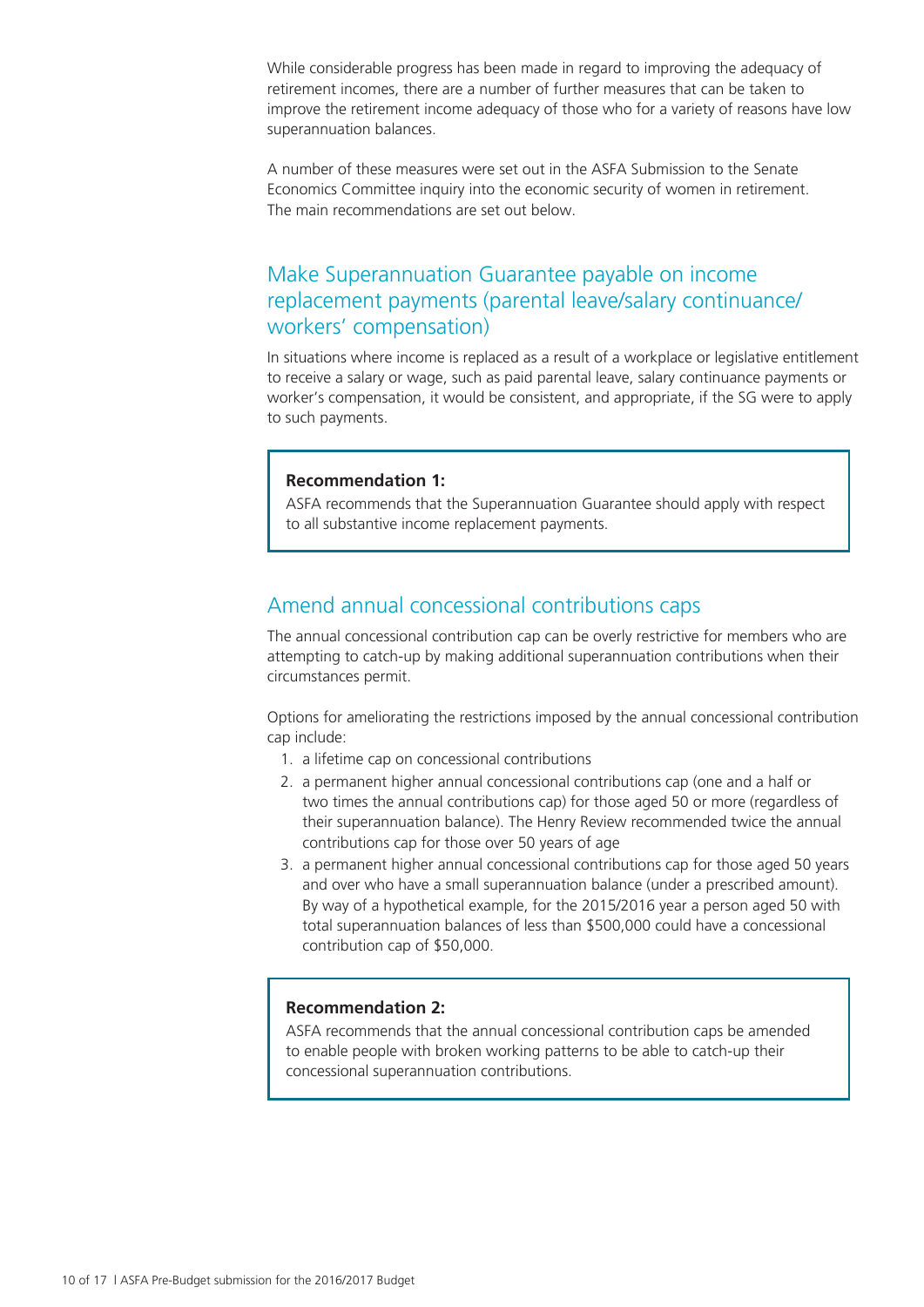### Retain the LISC

The single most effective, equitable and targeted measure to address the issue of people with low incomes is the LISC.

Given that a flat rate of tax applies to superannuation contributions, without the LISC the tax paid on superannuation contributions versus personal income is as follows:

- superannuation contributions: every single dollar of concessional contributions is taxed at 15 per cent in the fund
- personal income:
	- » zero—on incomes up to \$18,200
	- » 19 per cent—only that income that is in excess of \$18,200, up to \$37,000 (which is where the LISC currently cuts out).

At the very least individuals with an effective marginal tax rate of zero with respect to their personal income should not be required to pay tax at a higher rate on their 'concessional' superannuation contributions than would apply to their personal income.

Taxing people on lower incomes at a higher rate of tax with respect to their superannuation contributions, compared to the level of tax they would pay if the amount were received as personal income, has the effect of significantly reducing their superannuation account balances.

The LISC currently benefits approximately 3.2 million Australians on low and modest incomes. The introduction of the LISC substantially increased the amount of tax assistance for people earning less than \$37,000 a year. For a person earning just \$37,000 a year, aged 30 and retiring at aged 65, if the LISC applied over their working life it would boost their superannuation balance, in today's dollars, by around 20 per cent, from \$200,000 to \$240,000.

There are notable differences in the average balances for men and women, particularly for younger women in age groups where they are most likely to have spent time out of the paid labour force due to family responsibilities. As a result, women are far more likely to have incomes around the \$30,000 a year level, and therefore be eligible to receive a LISC, than are men.

Given all of the above—the LISC should be retained permanently.

As it is paid directly to the superannuation accounts of those people who have low incomes, the LISC is an especially well targeted measure. The mechanism to administer the LISC has been developed and utilised successfully for a number of years. The ATO determines the amount, if any, to which an individual is eligible and remits it directly to the individual's fund to be allocated to the member's account.

Given this, the LISC is an ideal mechanism that could be extended to provide 'top up' payments to the superannuation of individuals with low incomes, who would not be in a position to make additional contributions themselves.

### **Recommendation 3:**

ASFA recommends that the Low Income Super Contribution (LISC) scheme should be retained permanently.

The existence of the \$450 per month threshold for the payment of SG penalises low income earners, those who are permanent part-timers and those with multiple jobs, who receive little or no SG contributions.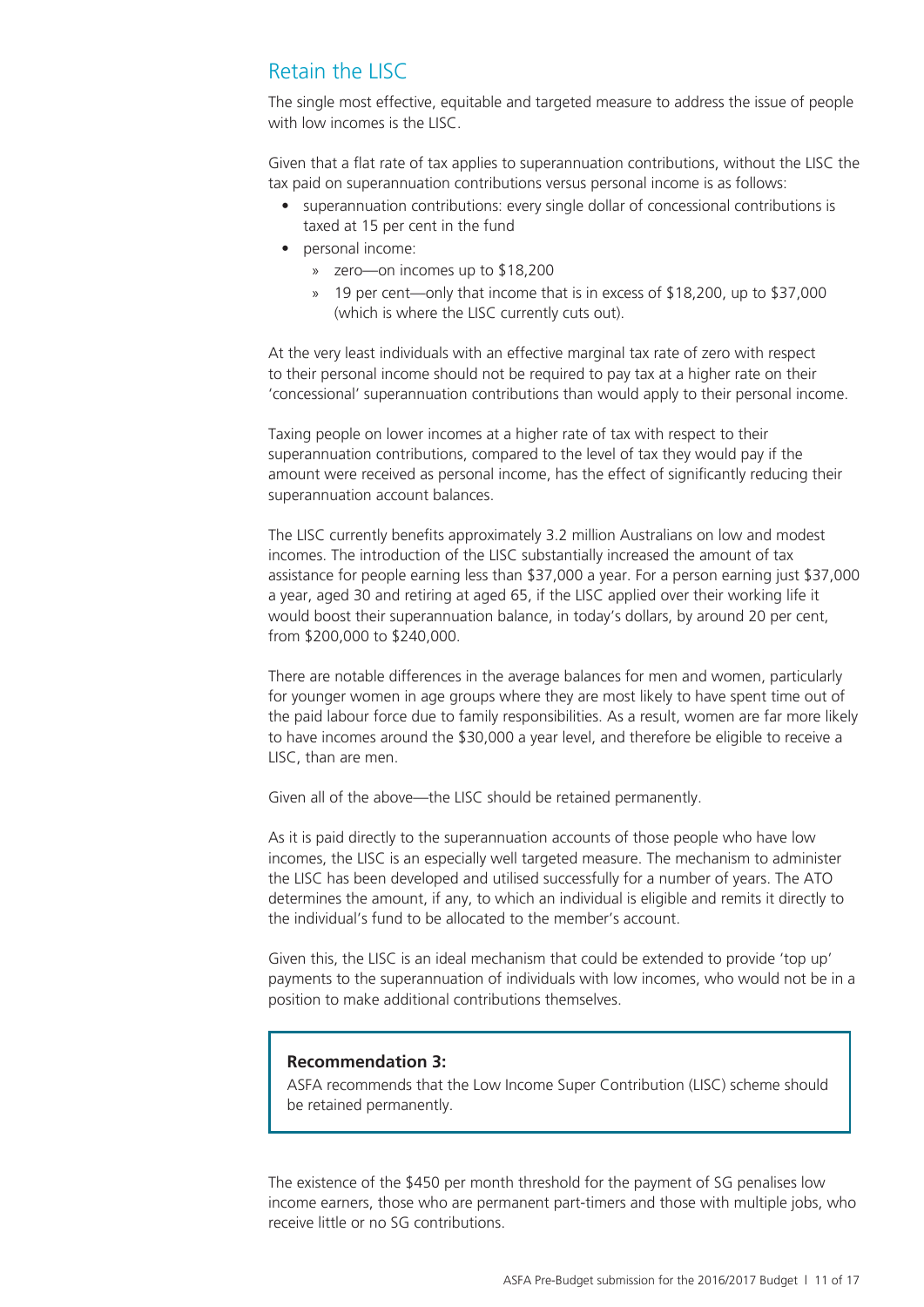ASFA estimates that around 250,000 individuals, the majority of them women, would benefit from the removal of the threshold through higher retirement savings. The cost to employers and the Federal Budget would be modest. On the assumption that the 250,000 persons missing out on superannuation contributions because of the \$450 per month threshold have average relevant wages of \$3,000 a year the total wages bill for them would be \$750 million per annum. Superannuation payments at the rate of 9.5 per cent would amount to some \$70 million a year. This compares to a total wages bill for the economy of around \$600 billion a year.

The impact on the Federal Budget would be negligible as most of the individuals benefiting from removal of the threshold would be on a zero or 15 per cent marginal personal tax rate. There could be increased expenditure on the low income earners superannuation tax rebate but we estimate it would be less than \$5 million a year.

### **Recommendation 4:**

ASFA recommends removing the \$450 a month threshold for the Superannuation Guarantee.

### Providing adequate funding for the SCT

Timely and efficient dispute resolution in regard to decisions and conduct of trustees and insurers of superannuation funds is important for the effective operation of the superannuation system and for consumer confidence in the system. While the SCT does not have an unlimited jurisdiction to deal with all superannuation-related matters, it can deal with many of the issues that are raised by superannuation fund members and potential beneficiaries of superannuation death benefit payments.

In this context, ASFA considers that the level of funding provided to the SCT on an ongoing basis should be adequate to ensure that it can effectively deal with the volume of complaints received, within an appropriate timeframe and ensure sustainability of the system.

The SCT received an additional funding allocation in the May 2013 Budget, which allowed it to establish a 'Special Projects Complaints Resolution Team' to address a specific backlog of unresolved complaints. While the SCT has reported good progress in addressing that specific backlog, it has noted that funding to support that team was for a two-year period (2013/2014 – 2014/2015) only.

Notwithstanding the outcomes of this special project, ASFA members continue to raise with us their concerns regarding the time taken for the SCT to resolve complaints, which raises an obvious inference regarding the adequacy of the SCT's ongoing funding.

In this respect we note that ASFA members are reporting increased activity within some parts of the legal profession such that fund members are being actively encouraged to pursue litigation in respect of a benefit entitlement (particularly in relation to claims for insured disablement benefits) instead of following their fund's usual benefit claim and complaints process. Where a member engages legal representation and pursues a claim through the courts, the costs involved may in some cases represent a material portion of any benefit ultimately paid out. In contrast, there is no charge to a member to take a complaint to the SCT.

One of the reasons cited by some legal practitioners and law societies for the increased trend toward litigation is the time taken for fund members to achieve a resolution of their complaint through the SCT.

ASFA accordingly considers that the SCT be provided with sufficient resources to permit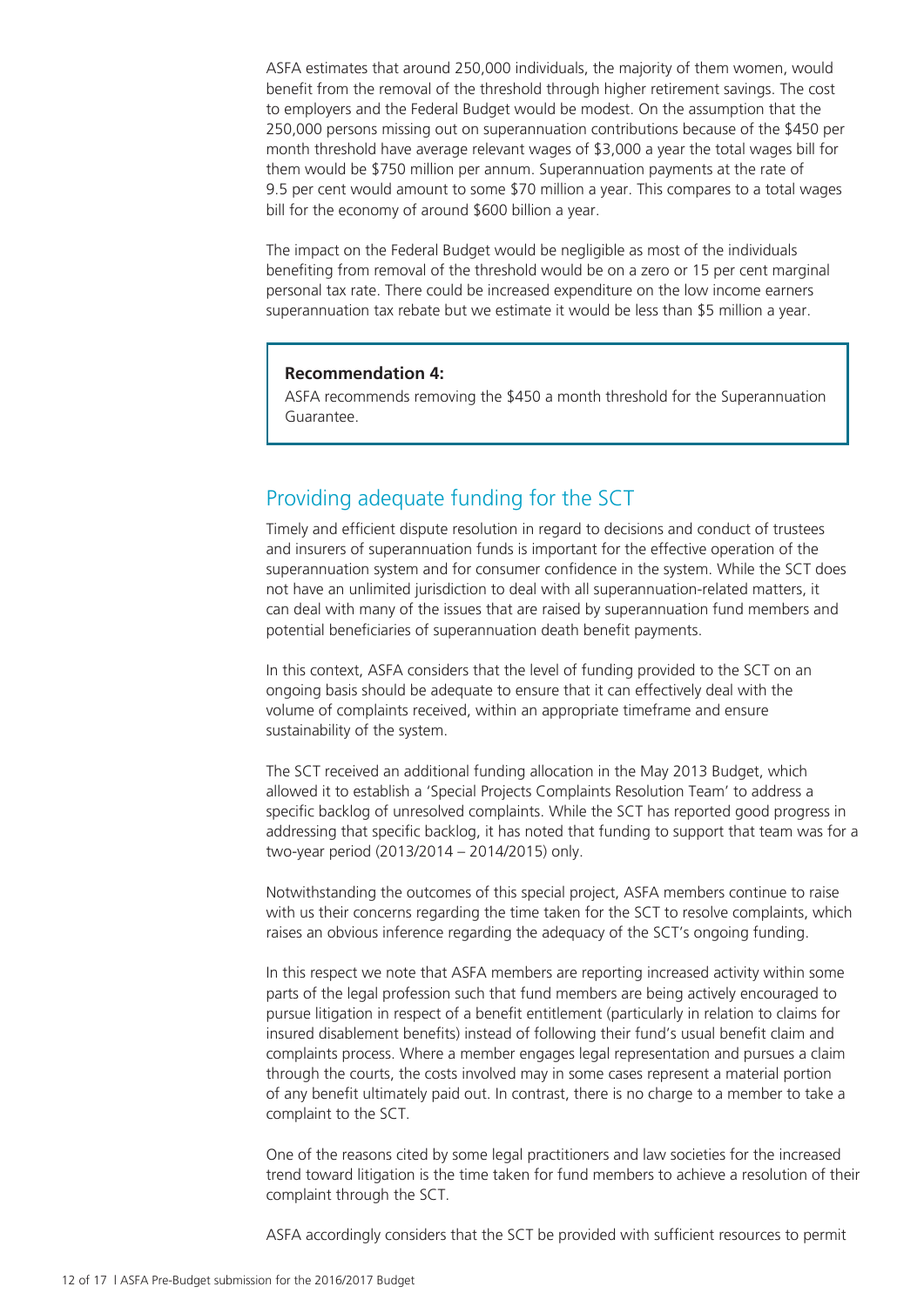the timely consideration of complaints. In this context, ASFA considers that the SCT should be provided with a specific Budget allocation (rather than having its funding included in the overall amount provided to ASIC) and for this amount to be sufficient to deal with any current backlogs of complaints and to allow timely consideration of future complaints that are received.

### **Recommendation 5:**

ASFA recommends that:

- the amount of funding allocated to the SCT from the ASIC component of the 2016/2017 supervisory levy should be separately identified
- Treasury and ASIC should urgently review the SCT's funding needs to ensure it is adequately resourced to address its workload and meet its statutory objectives.

### Small 'lost' and inactive superannuation accounts and unclaimed monies

As a result of decisions by the current and previous government, the threshold below which small lost superannuation accounts are required to be transferred to the ATO has been increased from \$2,000 to \$4,000 from 31 December 2015, and will further increase to \$6,000 from 31 December 2016.

The stated aim of the measure is to protect the real value of these small transferred accounts, however ASFA is concerned about the impact on adequacy.

ASFA considers that there is considerable doubt about the merit of both the recent increase and the foreshadowed further increase in the threshold. While the aim of protecting account balances may be appropriate for account balances under \$2,000, there is far less certainty about the need for such protection under the proposed higher thresholds.

While interest will be paid at the CPI rate on amounts held by the ATO, for a member invested in a fund's default investment option, based on long term average investment returns, it is probable that for account balances greater than \$2,000 the member would be significantly better off financially were the account balance to remain invested with the fund.

A further concern is that these higher account balances are more likely to hold insured benefits. There is also an increased likelihood that the member has consciously maintained an otherwise inactive account for the explicit purpose of retaining insurance through that account. A significant number of superannuation funds, under their partial portability rules, have a 'retained balance' threshold—generally around \$5,000 which insured members avail themselves of in order to retain insurance cover through their account. Some funds will also allow members to let their account balance fall below the threshold before they require them to top up the account in order to retain the insurance cover.

While the ATO is active in identifying and contacting account owners and encouraging them to consolidate these lost accounts with their other superannuation holdings, it would appear from discussions with the ATO that only a small percentage of these account holders follow through with the necessary action to enable the Commissioner to consolidate these amounts.

Given recent changes to superannuation reporting requirements that have enhanced the Commissioner's information about superannuation accounts, ASFA considers that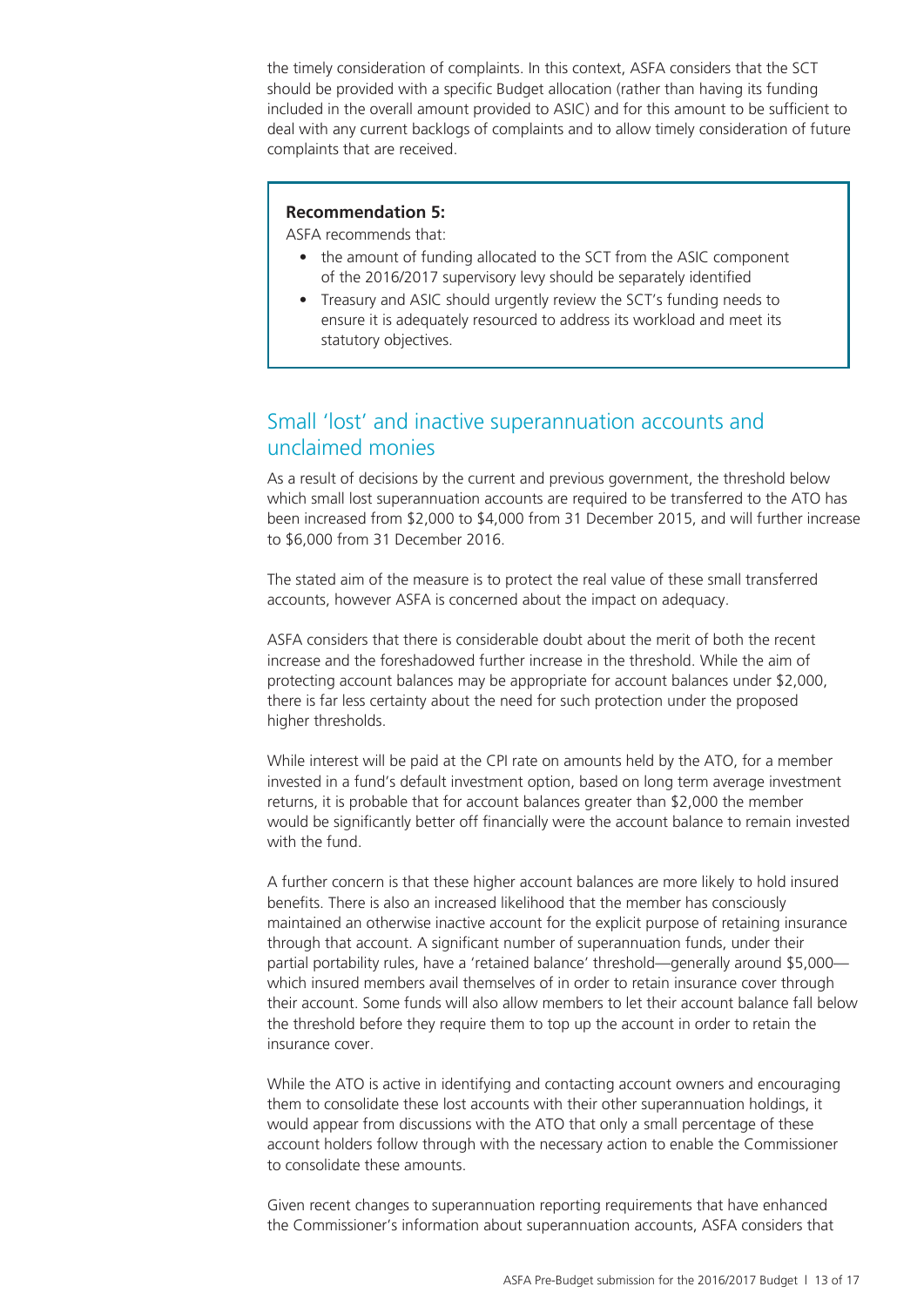the opportunity should be taken to amend section 24G of the *Superannuation (Unclaimed Money and Lost Members) Act 1999* to empower the Commissioner to initiate the repatriation of lost member accounts. Such a change would be consistent with the policy objective of reducing the number of unnecessary accounts within the superannuation system.

### **Recommendation 6:**

ASFA recommends that priority be given to amending the *Superannuation (Unclaimed Money and Lost Members) Act 1999* so as to permit the Commissioner of Taxation to pay unclaimed money to a complying superannuation plan where the Commissioner is satisfied as to the identity of the lost member account owner and that the person holds an account in the proposed destination fund.

### **Recommendation 7:**

ASFA recommends that the further increase in the threshold to \$6,000, at which small lost and inactive accounts are transferred to the ATO, not be put into effect.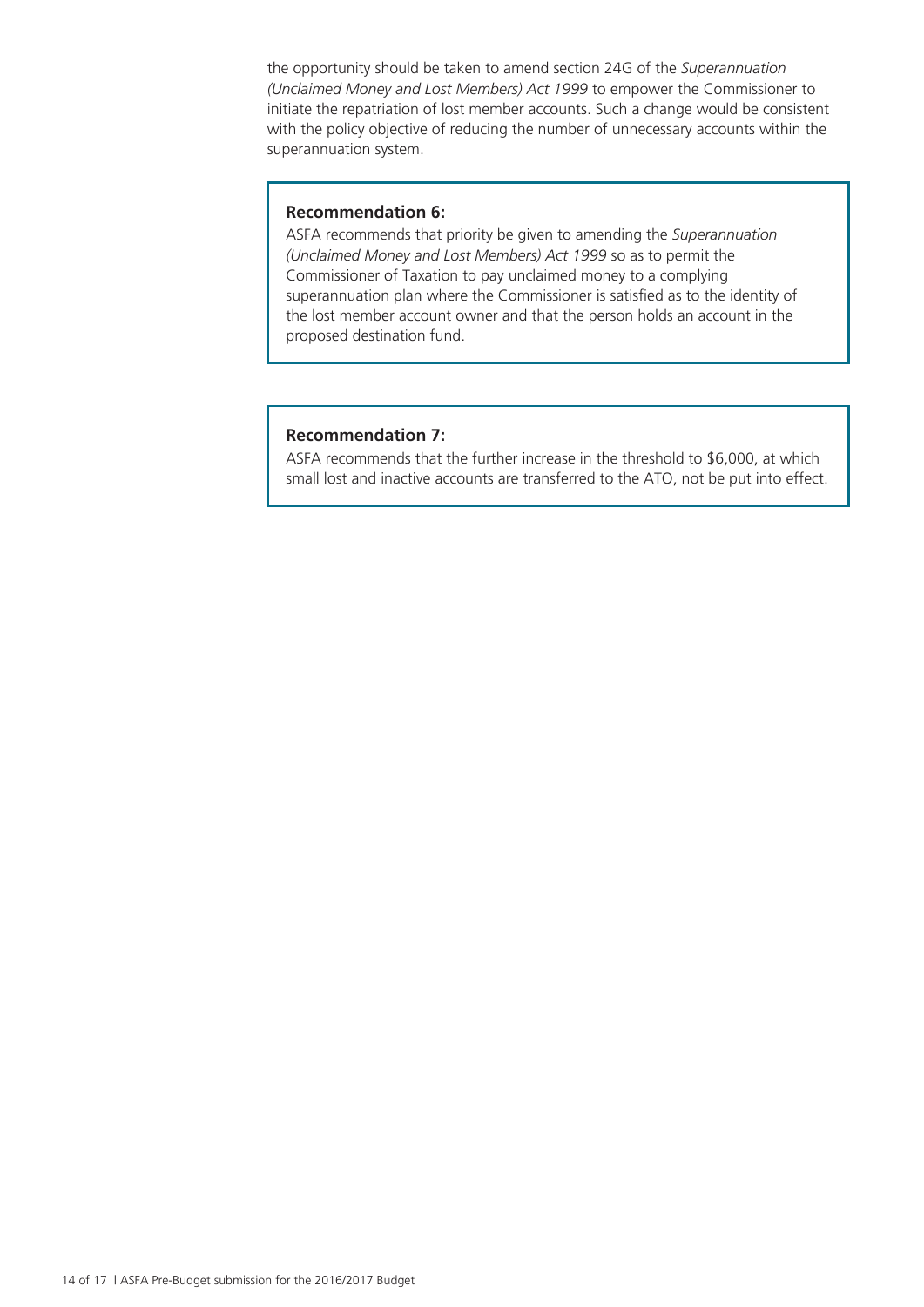### Enforcement of the Superannuation Guarantee

The non-payment of SG contributions by employers is a critical issue impacting on the retirement outcomes of Australians.

Recent reports prepared by Tria Investment Partners show an increase in SG non-compliance, and the significant impact that this can have on the adequacy of retirement outcomes of affected employees. In particular:

- SG non-compliance was assessed to be a \$2.5 billion per annum problem in the 2014 Tria report, rising to \$2.6 billion per annum in the 2015 Tria report
- the number of Australians affected by SG non-compliance is growing. The 2014 Tria report found that around 650,000 Australians—6.5 per cent of the workforce were affected by SG non-compliance annually
- the impact on Australians affected by SG non-compliance is significant. The 2014 Tria report found that Australians affected by non-compliance lost an average of \$3,750 per annum in SG contributions—9 months' worth for someone on average weekly earnings, more for low income earners
- the cumulative impact of this loss on Australians' retirement outcomes is also substantial. An average 25 year old impacted by SG non-compliance for five years loses 14 per cent of their retirement income—\$8,000 per annum. ASFA estimates show that for a 25 year old, a one-off loss of \$4,000 in superannuation contributions could equate to a loss of over \$14,000 at retirement, in today's dollars.

SG non-compliance is clearly a serious issue, and one which represents a significant risk to the retirement security of a large number of Australians.

In this context, ASFA considers that dealing with SG non-compliance should be more highly prioritised within the ATO and that the relevant areas within the ATO be more appropriately funded. We support the recommendations made by the ANAO in its recent report on promoting compliance with SG obligations.

In encouraging compliance, the ATO has predominantly focused on communicating recent legislative changes affecting SG. While there is a need for ATO communications to emphasise employers' obligations under the SG scheme and the implications of non-compliance, messaging by the ATO should not convey the impression that employers' SG obligations have in any way been diminished.

The ANAO audit report notes that most of the compliance resources of the ATO's Superannuation Business Line are dedicated to addressing employee notifications of potential SG non-compliance. While some audits are conducted by the Superannuation Business Line, the number is small when compared to those undertaken by the Small Business and Individual Taxpayer business lines.

The ANAO found that audits undertaken by the three business lines have in excess of 70 per cent success rate in identifying SG obligations. Accordingly, the ANAO recommended that to improve the effectiveness of the ATO's SG compliance activities, the Superannuation Business Line should better align its SG compliance strategy with the compliance activities undertaken by other relevant business lines.

### **Recommendation 8:**

ASFA recommends that the Australian Taxation Office be provided with an additional \$10 million a year to conduct Superannuation Guarantee audits of businesses.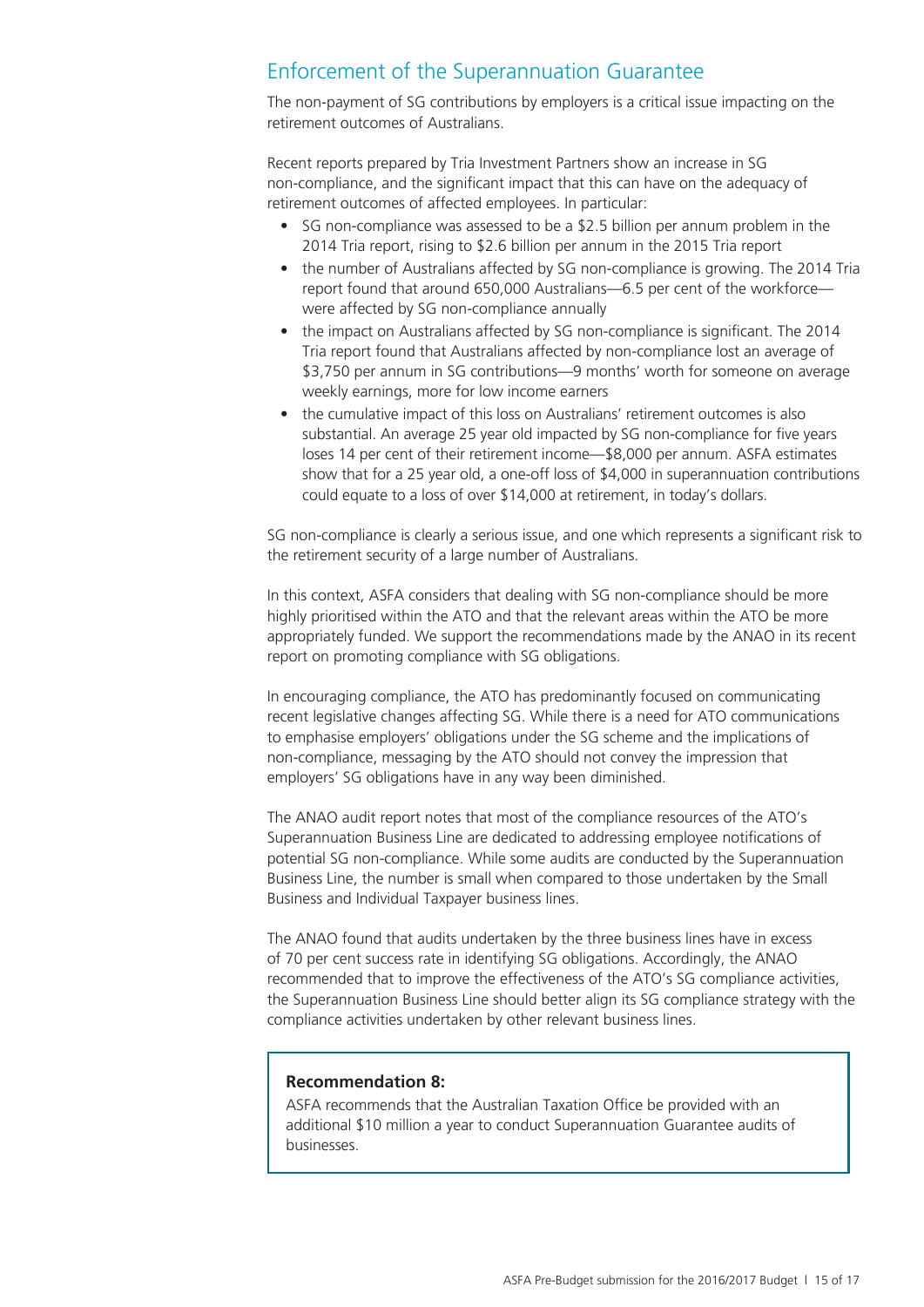### Superannuation payments owed by insolvent employers

The Fair Entitlements Guarantee (FEG) provides for the government to pay an 'advance' on account of certain unpaid 'employment entitlements' in cases where an individual's employment ended in circumstances connected with the insolvency or bankruptcy of their employer and the individual cannot obtain payment of their entitlements from other sources.

The treatment of unpaid superannuation in the case of an employer insolvency orbankruptcy is currently subject to a complex combination of legislative provisions, including the *Superannuation Guarantee (Administration) Act 1992*, the *Corporations Act 2001*, the *Bankruptcy Act 1966*, and the 'director penalty notice' provisions of the *Taxation Administration Act 1953*.

The types of employee entitlements currently covered by the FEG are limited, and do not include unpaid superannuation contributions. Unpaid SG was also excluded from the General Employee Entitlements and Redundancy Scheme (GEERS), which was a precursor to the FEG.

In ASFA's view, there is merit in reviewing the treatment of unpaid SG entitlements in insolvency or bankruptcy, with the objective of considering how to achieve the maximum possible recovery on behalf of affected employees. Superannuation payments owed by insolvent employers can have a major impact on adequacy. ASFA estimates that it would cost around \$150 million per year to include unpaid SG in the FEG, with around 55,000 individuals affected.

### **Recommendation 9:**

ASFA recommends that unpaid SG entitlements be included in the definition of unpaid employment entitlements for the purposes of the Fair Entitlements Guarantee.